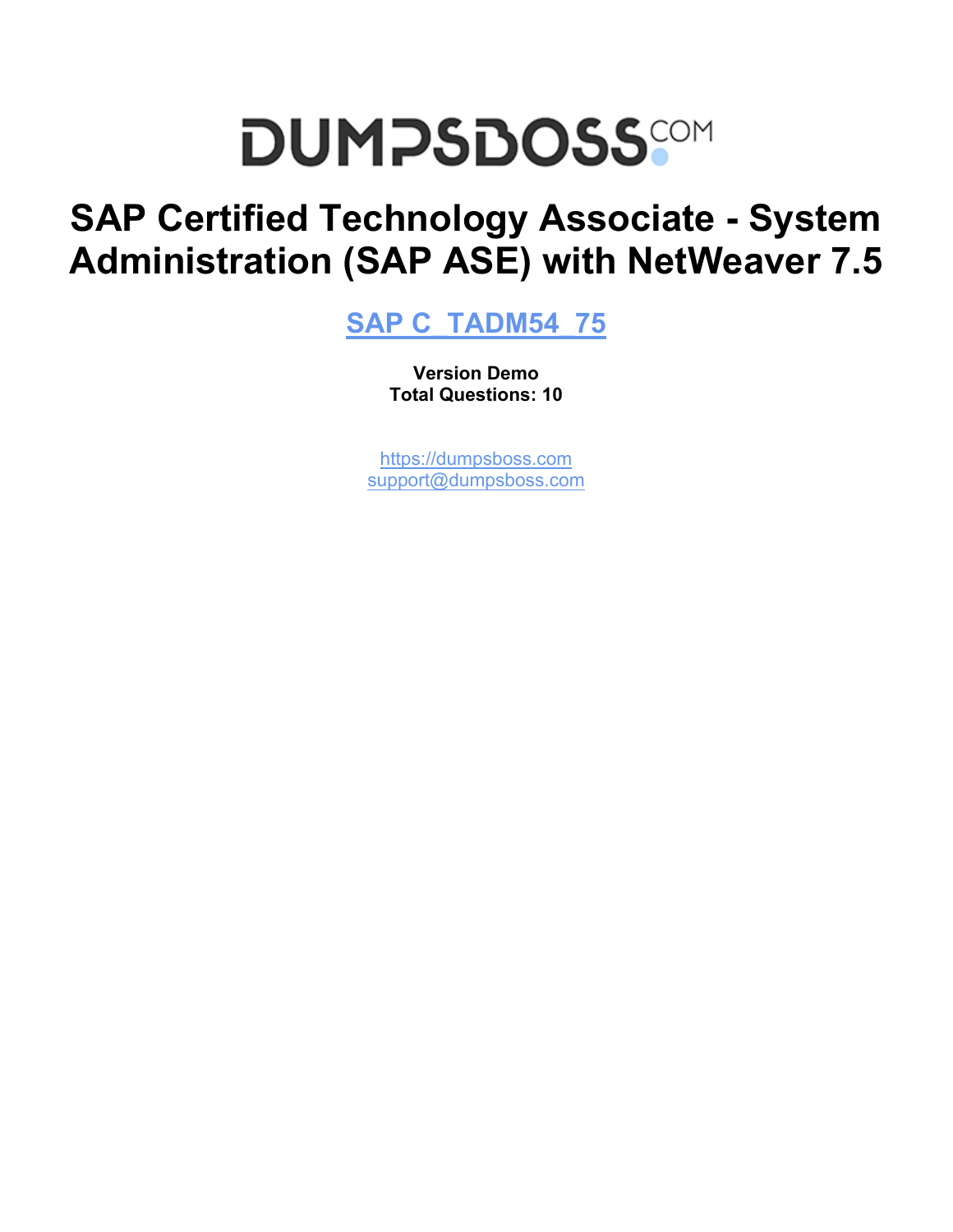### **C\_TADM54\_75**

#### **SAP Certified Technology Associate - System Administration (SAP ASE) with SAP NetWeaver 7.5**



### **QUESTION NO: 1**

Why would you use multiple data caches in SAP Adaptive Server Enterprise (SAP ASE)?

- A. To allow cache selection based on current cache utilization
- B. To speed up transaction processing
- C. To speed up reading of partitioned tables
- D. To reduce data cache spinlock contention on a single cache
- E. To speed up reading of tables with text columns

Answer: BDE

### **QUESTION NO: 2**

You have lost the password for the only login to SAP Adaptive Server Enterprise (SAP ASE) with the system security officer role (SSO\_role). Which of the following can you use to reset the password?

A. sybctrl

- B. interactive SQL (dbisql)
- C. SAP Control Center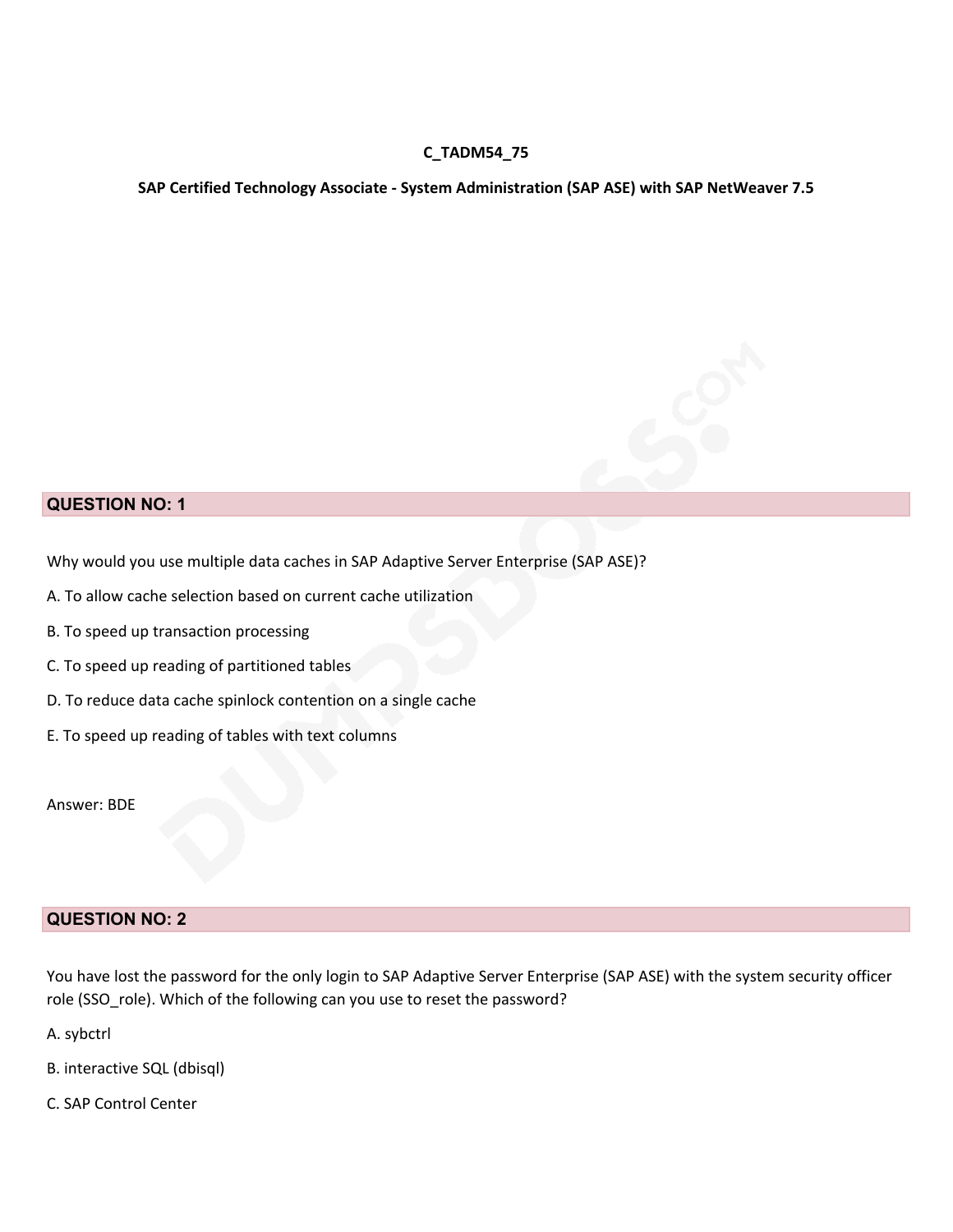

D. The data server executable

Answer: D

### **QUESTION NO: 3**

Which of the following statements regarding removing a Central User Administration are true? (Choose two.)

A. Once the CUA has been configured completely and the users have been transferred to the CUA master client, you cannot remove the CUA completely any more.

- B. A child system can to be removed from the CUA (permanently or temporarily).
- C. You can remove the CUA completely.
- D. When you remove a child system from the CUA you automatically lose all users that exist in this child client.

Answer: B, C

### **QUESTION NO: 4**

What catch-phrase best describes SAP's software maintenance strategy?

A. "3-3-1 maintenance" B. "5-1-2 maintenance"

C. "4-2-2 maintenance"

Answer: B

### **QUESTION NO: 5**

For which of the following options do you need to install and configure SAProuter? (Choose two.)

A. Create a support message in case of problems with the SAP system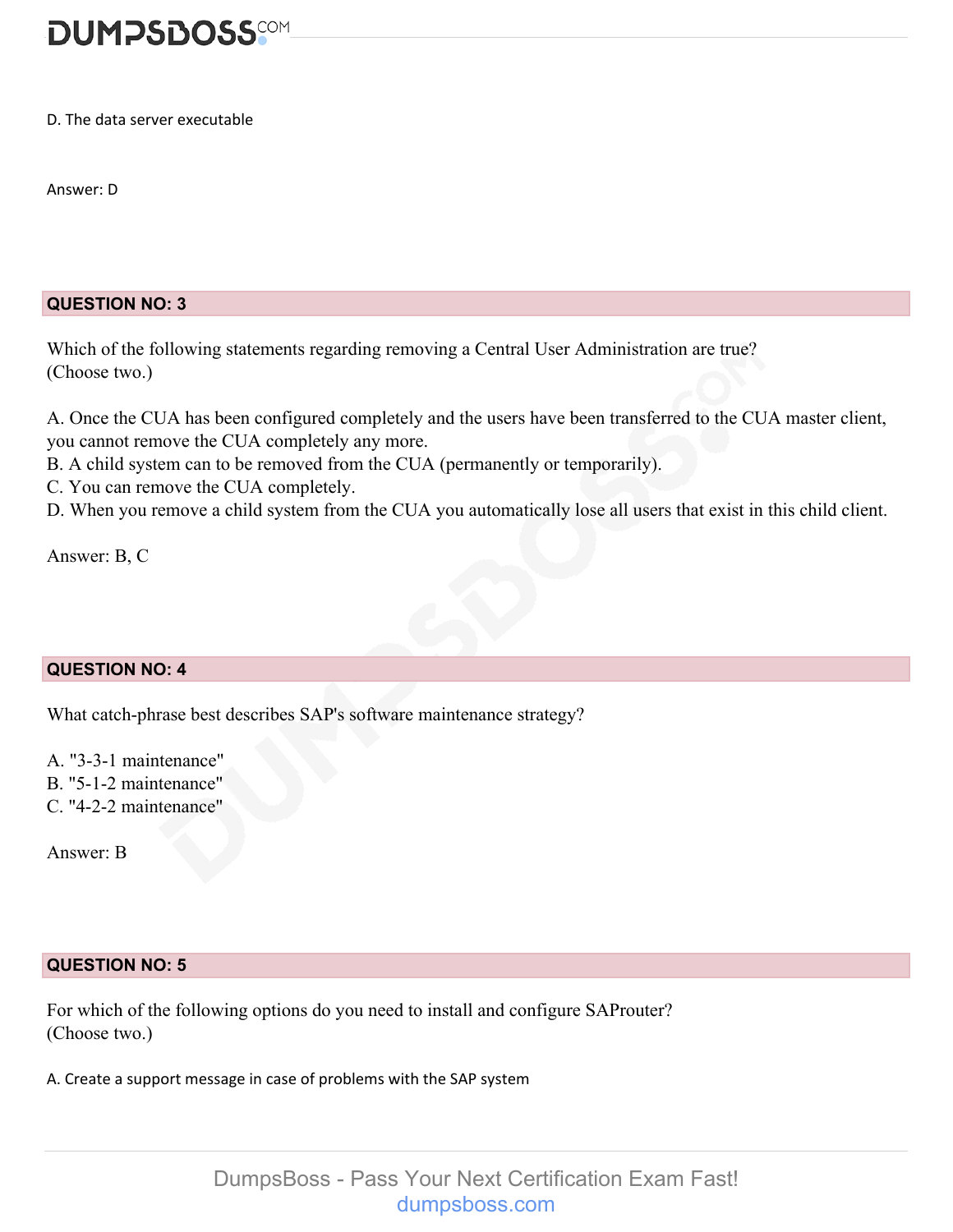### **DUMPSDOSS**COM

- B. EarlyWatch session done remotely by an employee of SAP
- C. Connection to http://help.sap.com.
- D. Remote Consulting from SAP

Answer: B, D

### **QUESTION NO: 6**

The message service performs the following tasks in the Java cluster:(More than one answers are true)

- A. Guaranteed message transmission
- B. The applications can lock objects are release locks again.
- C. It manages the lock table in the main memory and receives requests for setting or releasing locks
- D. Forwarding of messages and requests to all participants (broadcast)
- E. Support for message server failover
- F. Communication between different services

Answer: ADEF

### **QUESTION NO: 7**

Which statements are correct? (More than one answers are true)

- A. web browser is the standard user interface for AS Java.
- B. Each server process in common buffer.
- C. The managers form the Java Enterprise Runtime.
- D. AS Java process consists of many threads and all request can be processed in one thread
- E. The nodes of AS Java are split into different functional modules called managers and services.

Answer: DE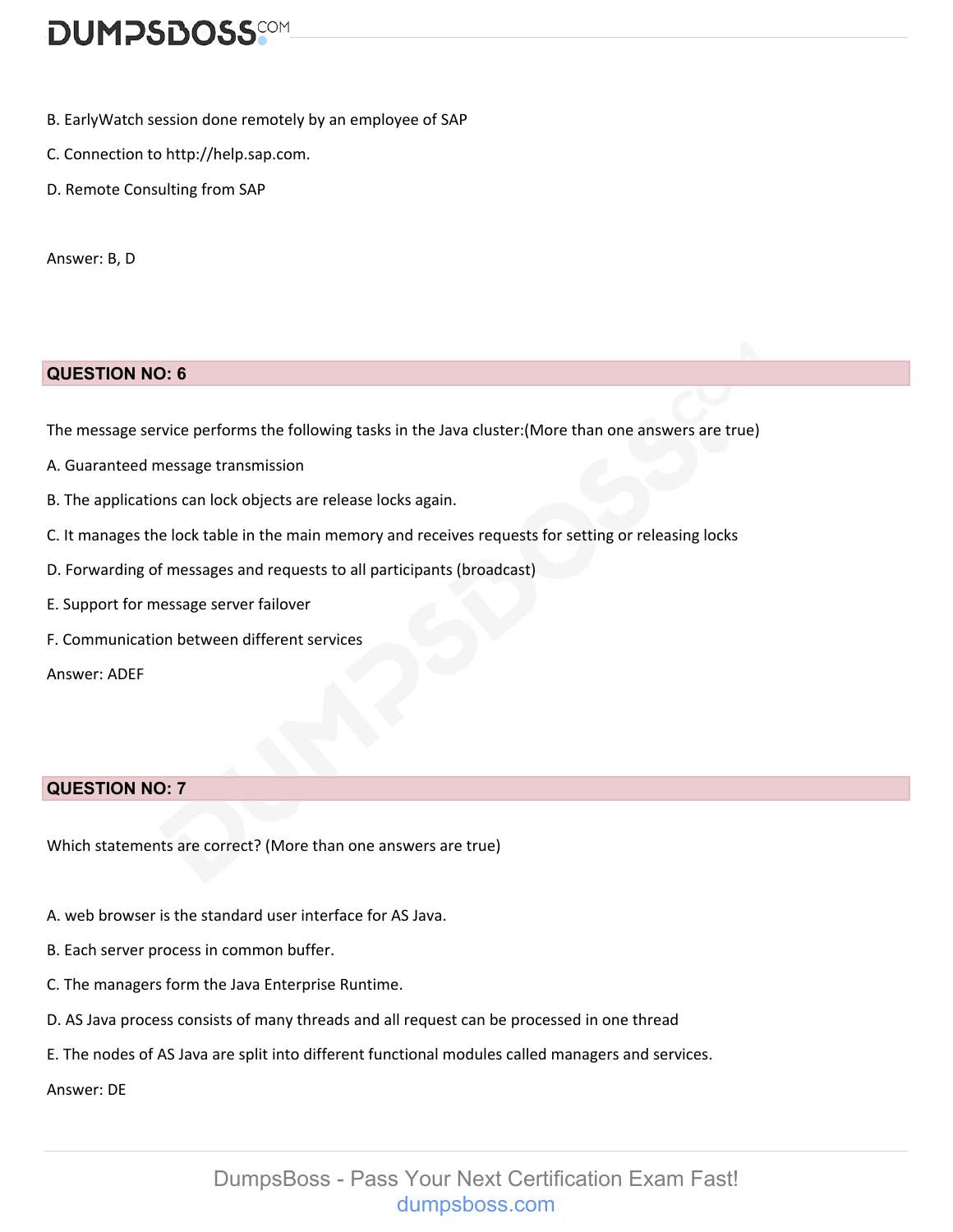

### **QUESTION NO: 8**

Which Typical Access Technology will use SAP ERP (with SAP ECC)? Please choose one correct answer

- A. SAP GUI for Windows (GUI = Graphical User Interface)
- B. Browser-based interface (different browsers possible) BEx Analyzer (additionally requires Excel on the front-end)
- C. SAP NetWeaver Business Client
- D. Browser-based interface (different browsers possible)
- Answer: A
- http://www.way2sapbasis.com/upload/TADM10\_1.pdf

#### **QUESTION NO: 9**

Which of the programming languages listed below are implemented platform-independently?

- A. C/C++
- B. ABAP
- C. Java
- D. Fortran
- Answer: B

### **QUESTION NO: 10**

Which work process types are there in an AS ABAP system? (More than one answers are true)